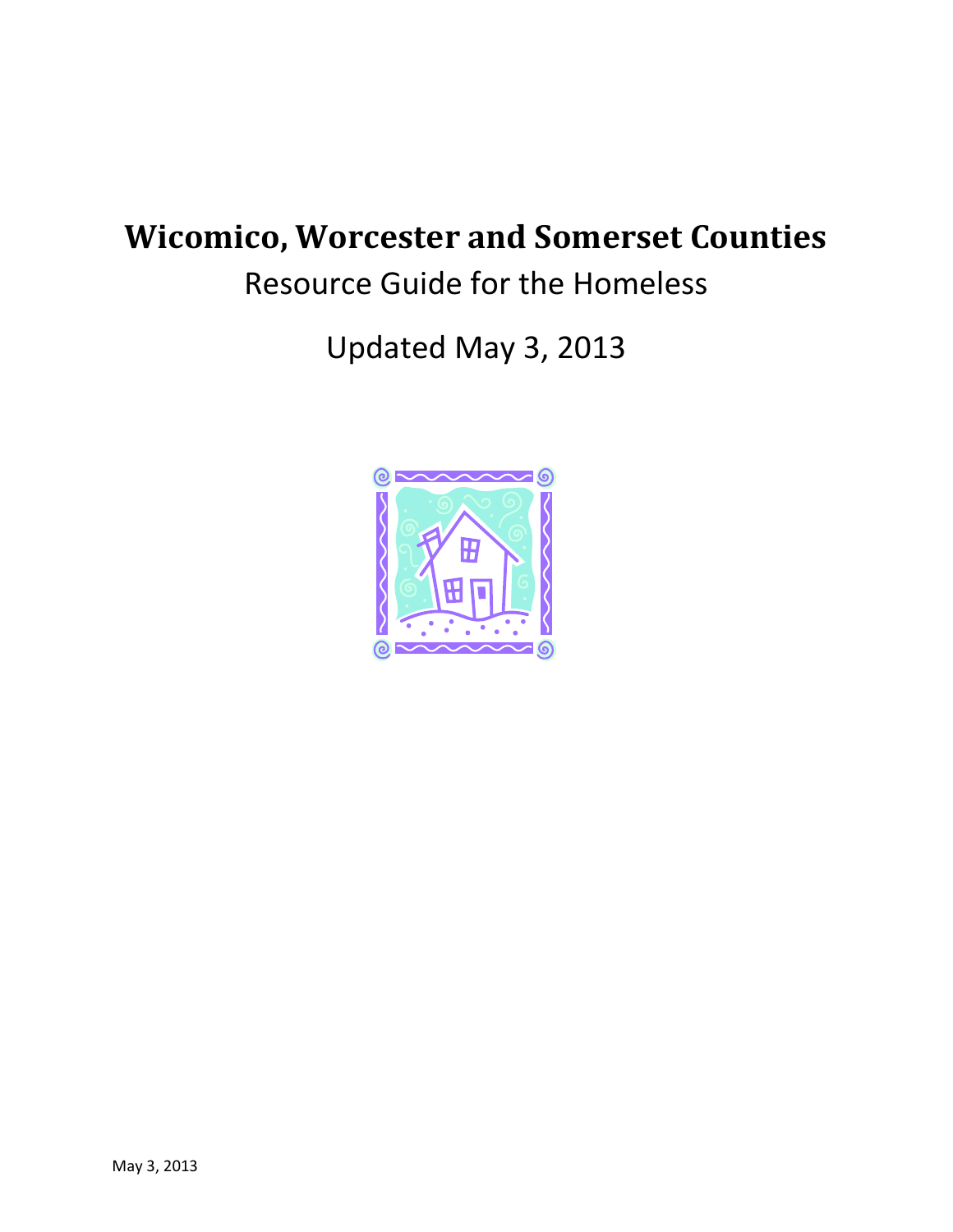# **Local Shelters**

#### **Christian Shelter**

334 Barclay Street, Salisbury, MD 21804 Phone: 410-749-5673

#### **Samaritan Ministries, Inc.**

Samaritan Ministries 814 Fourth St Pocomoke City, MD 21851 Phone: 410-957-4310 [www.thesamaritanshelter.org,](http://www.thesamaritanshelter.org/)

**Diakonia, Inc.** 12747 Old Bridge Road, Ocean City, MD 21842 Phone: 410-213-0923 [www.diakoniaoc.org](http://www.diakoniaoc.org/)

#### **Cold Weather Shelter for Men**

Phone: 410-749-4357 Location changes weekly, only available during cold months January thru March

#### **HALO Shelter for Women and Children**

119 B South Boulevard, Salisbury, MD 21804 Phone: 410-543-2003 Must pre-register by calling 410-742-9356 beginning at 10am to determine daily bed availability

# **Life Crisis Center**

Phone: 1-800-422-0009/410-749-HELP or call the **Help Line 2-1-1 available 24hours a day 7 days a week** Life Crisis offers emergency shelter for domestic violence victims and families.

# **Camp Royal Oak (formerly known as Forbes Hall)**

22121 Royal Oak Road Quantico, Maryland 21856 Phone [#410-873-2500](tel:410-873-2500) [410-873-2550](tel:410-873-2550) [www.odie260@live.com](http://www.odie260@live.com/)

Camp Royal Oak is a 60 Day emergency care program that focuses on meeting the immediate needs of the *homeless and disabled veterans* on the Eastern Shore of Maryland.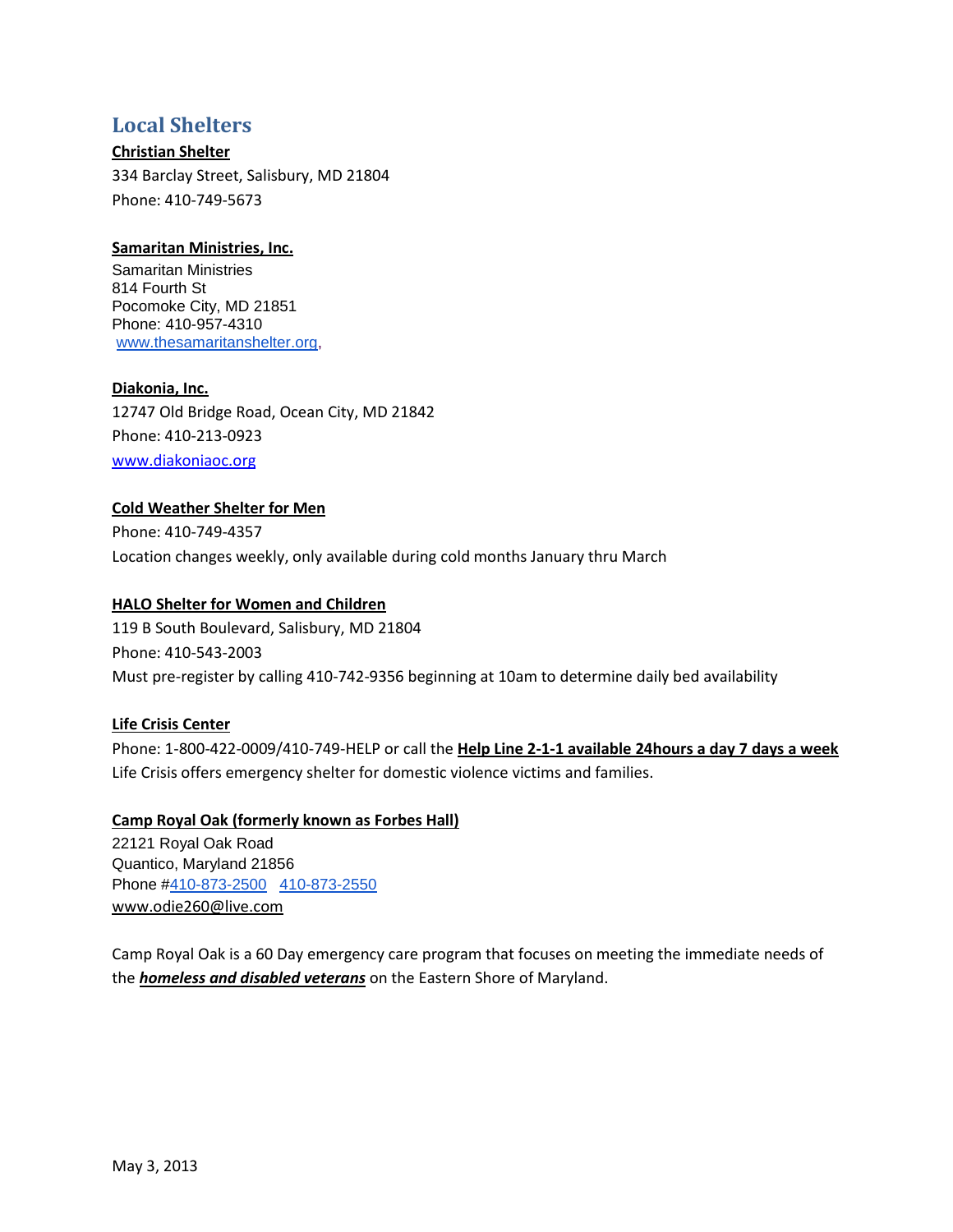# **Transitional Housing**

#### **Village of Hope Transitional Housing/Resident**

P.O. Box 2517 Salisbury, MD 21801 Phone: 410-860-4803 www.villageofhope.us

#### **Wood Home Transitional Shelter**

P.O. Box 369 Princess Anne, MD 21853 Phone: 410-677-4200

#### **Diakonia, Inc.**

12747 Old Ocean City Road, Ocean City, MD 21842 Phone: 410-213-0923 [www.diakoniaoc.org](http://www.diakoniaoc.org/)

# **Supportive Housing Programs**

# **Tri-County Alliance for the Homeless Supportive Homeless Program (TCAH-SHP)**

Somerset County Health Department 7920 Crisfield Highway Westover, MD 21871 [www.somersethd.org](http://www.somersethd.org/)

The TCAH-SHP is a supportive housing program serving homeless individual and families with disabilities who reside in Somerset, Wicomico, and Worcester Counties. This program is a HUD funded permanent supportive housing operated by the Somerset County Health Department for the tri-county area. As participants in the program services may include security deposit, ongoing rental assistance, case management services, and information and referrals and services planning. Self referrals not accepted.

#### **Wicomico/Somerset County Shelter plus Care Housing Program**

Wicomico County Health Department 108 East Main Street, Salisbury, MD 21801 Phone: 410-543-6981 wicomicohealth.org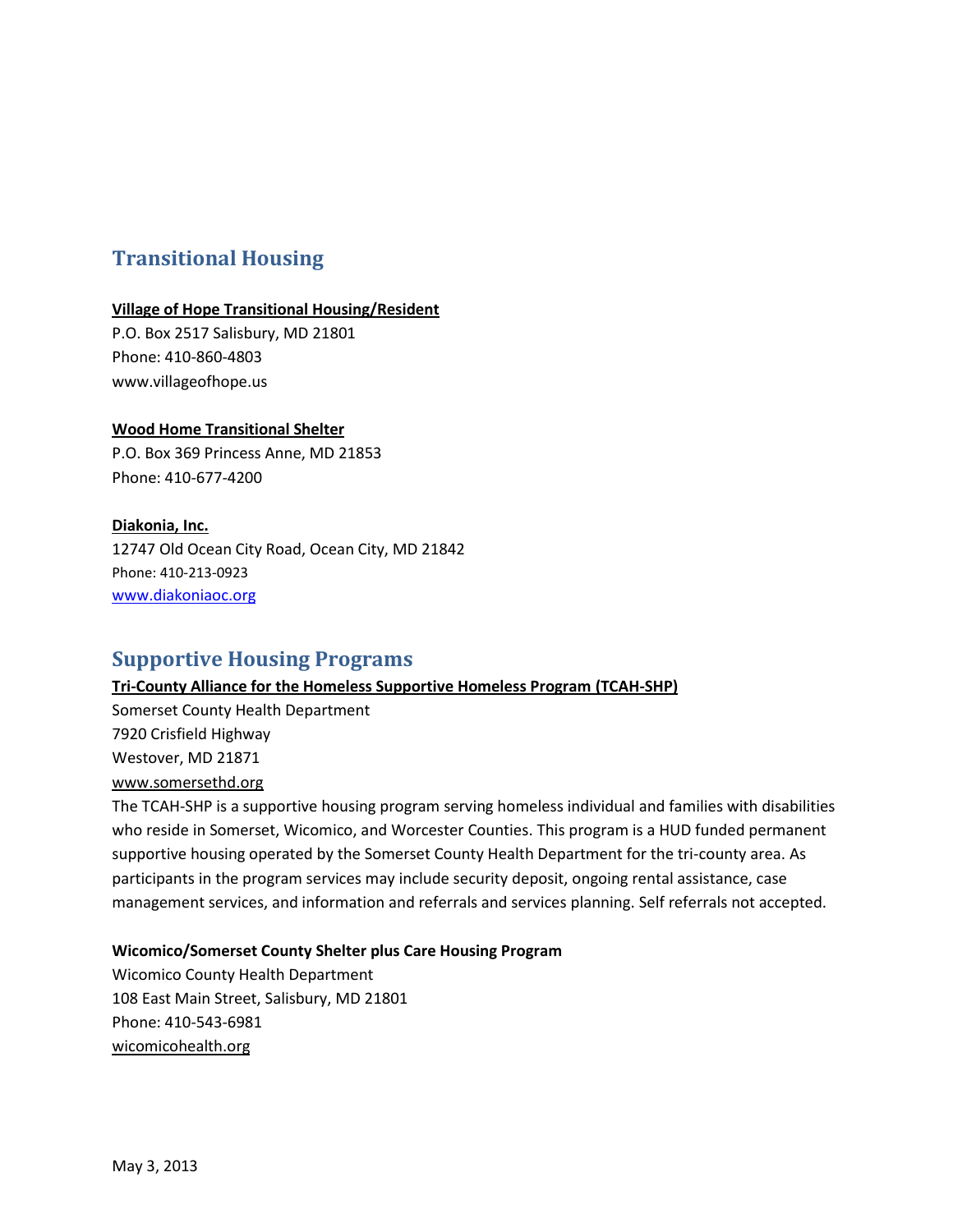#### **Worcester County Shelter plus Care Housing Program**

Worcester County Health Department 6040 Public Landing Road Snow Hill, MD 21863 Phone: 410-632-1100 worcesterhealth.org Shelter Plus Care program is a tenant-based rental subsidy program targeted to serve individuals 18

years or older and families who are homeless as defined by HUD, have serious mental health issues, and are being served by MD Community Criminal Justice Treatment Program. Applicants must currently be in the Detention Center for misdemeanor charges related to their mental health disability and/or homeless status.

#### **Maryland Department of Housing and Community Development (formerly Section 8)**

503 Race Street, 1<sup>st</sup> floor, Cambridge, MD 21863 Phone: 1-800-445-4340 Waitlistcheck.com to check what number you are on the list

# **Education /Job Training**

#### **Division of Rehabilitation Services (DORS**

917 Mt. Hermon Rd, Salisbury, MD 21804 410-548-7025, 866-223-2661, 410-546-9171 fax: 410-543-7027 [www.dllr.state.md.us/county/wic](http://www.dllr.state.md.us/county/wic) [www.onestopjobmarket.org](http://www.onestopjobmarket.org/)

The Maryland DORS programs help people with physical and mental disabilities go to work, become self sufficient and stay independent in their own homes and communities. DORS is a part of the Maryland State Department of Education and operates two major programs:

**Vocational Rehabilitation:** Eligible individuals choose from services that include career assessment, vocational training and job placement. DORS offers specialized programs for people who are blind/visually impaired through the Office for Blindness and Vision Services. DORS also operates the Workforce and Technology Center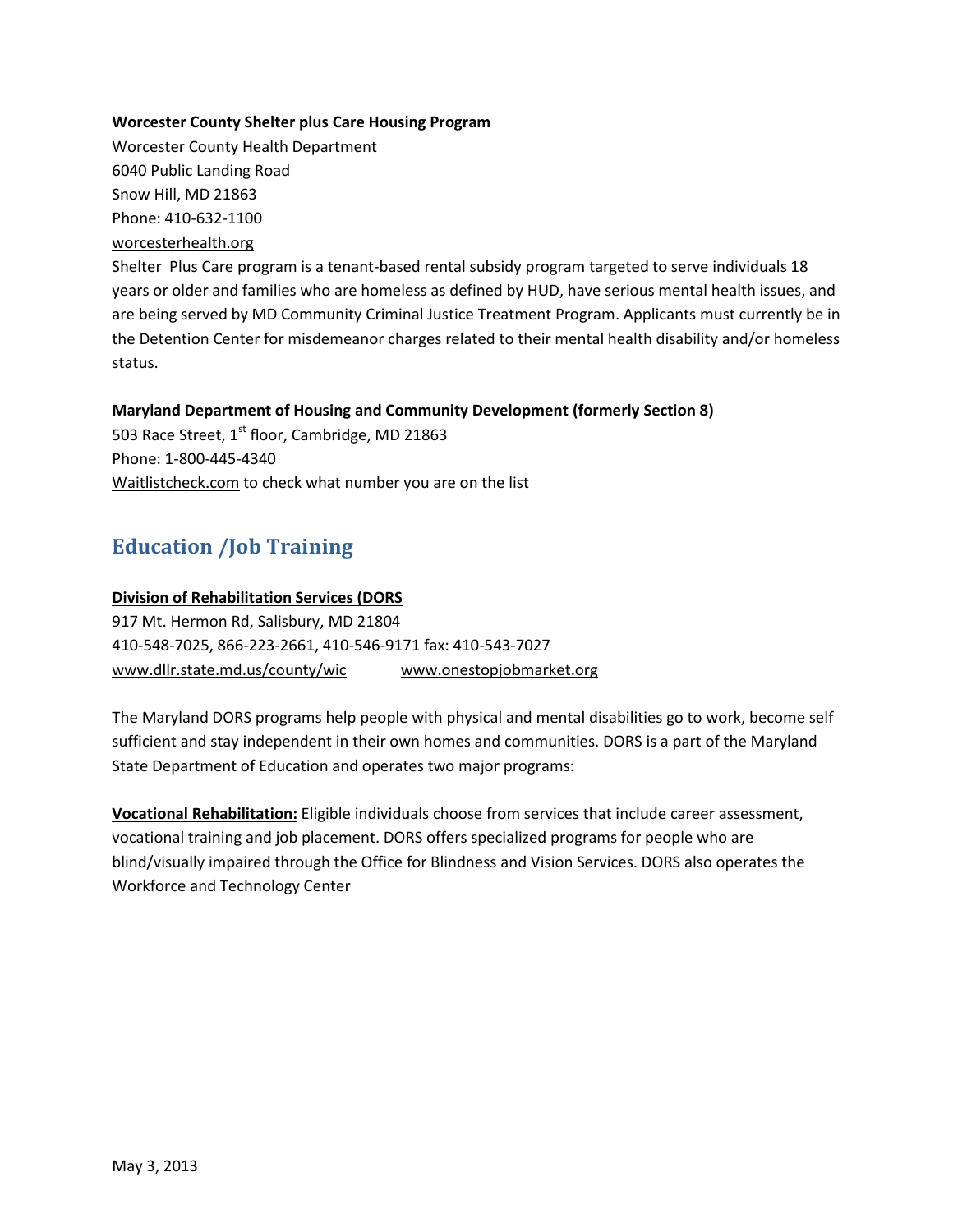**Disability Determination Services:** Individuals may qualify for one of two Social Security Administration disability programs:

- $\bullet$ **Social Security Disability Insurance (SSDI)** Cash benefits to insured workers who meet the definition of disability and to their dependents.
- **Supplemental Security Income (SSI)** Monthly cash benefits to children and adults who meet the disability as well as certain income and resource guidelines.

**Office of Field Services-** Rehabilitation Counselors in offices throughout Maryland provide or arrange services that may include career counseling, assistive technology, vocational training and/or job placement assistance.

**Workforce & Technology Center-** Offers career assessment, skills training, job placement assistance, assistive technology services, medical and support services that prepare people to work or remain independent.

# **One -Stop Job Market**

31901 Tri-County Way Salisbury, MD 21804 410-341-8533 fax 410-334-3454 Onestopjobmarket.org

The One-Stop Job Market in Salisbury is a one stop shop featuring employment and training services. The purpose of the Job Market is to provide access to an array of resources and information in one place. The Job Market offers 12 agencies that together offer just the right blend of services which lead our customers to highly successful careers. The Job Market agencies work together, to make every customer visit productive, and rewarding. Hours: Monday through Friday 8:00 a.m. to 4:30 p.m. **\*Availability of specific services varies. Please call ahead on 410-341-6515 for dates and times**

# **The Joseph House Workshop- Little Sisters of Jesus and Mary**

P.O. Box 1755, Salisbury, MD 21802

410-749-8150 fax: 410-749-8073

#### [www.thejosephhouse.org](http://www.thejosephhouse.org/)

The Joseph House Workshop is a residential program for homeless men that teach life skill needed for employment. Provides shelter facilities and personal support services to help overcome the problems associated with homelessness

#### **Lower Shore Enterprises, Inc.**

28475 Owens Branch Road, Salisbury, MD 21802 410-749-6183 fax: 410-749-1220

#### [www.lseworks.org](http://www.lseworks.org/)

Lower Shore Enterprises, Inc. (LSE) provides pre-employment vocational and social skills training, vocational assessments, job development and placement, coaching, transportation assistance, employer training and consultation, follow-up job trials, temporary manpower and contractual labor. The address above is the administrative center for offices in Salisbury, MD and Wilmington, Dover and Seaford in Delaware.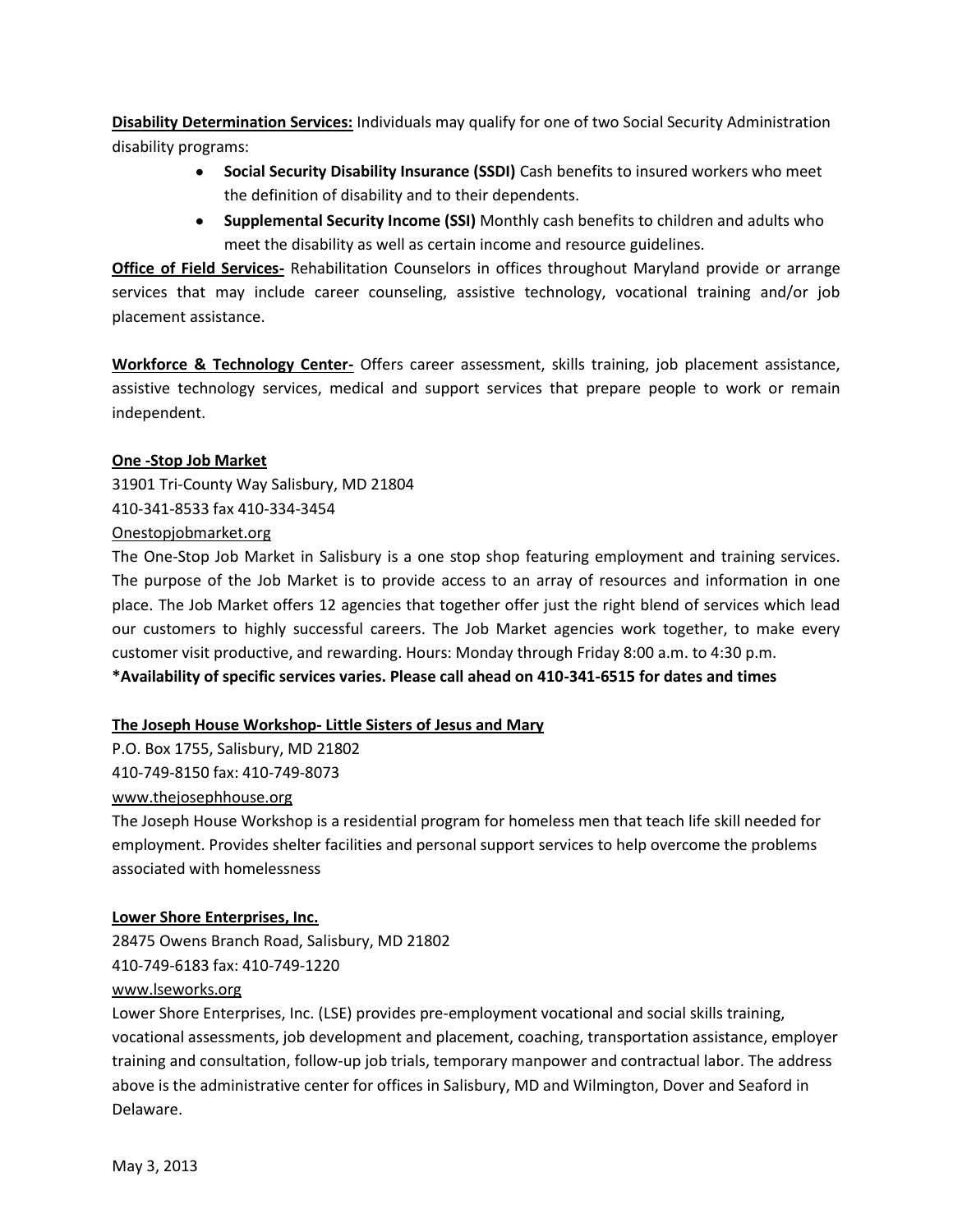#### **Lower Shore Workforce Alliance**

917 Mt. Hermon Road, Salisbury, MD 21804

410-341-3835 fax: 41-341-3735

#### [www.lswa.org](http://www.lswa.org/)

LSWA is a division of the Tri-County Council of the Lower Eastern Shore of Maryland that provides comprehensive services to persons with disabilities in One-Stop career Centers and is tasked to increase employment and self sufficiency for Social Security beneficiaries and others with disabilities. LSWA facilitates access to programs and services as well as linkages to the employer community.

#### **No Limits Program**

803 North Salisbury Blvd., Suite 2100, Salisbury, MD 21801 410-677-0624 fax: 410-742-2944

#### [www.qssjobs.com](http://www.qssjobs.com/)

The No Limits Program assist displaced homemakers aged 30 and above to achieve family selfsufficiency through job readiness and skills training. Funded by the Maryland Department of Human Resources, the program is intended to prepare displaced homemakers to re-enter the fob market and achieve self-sufficiency. The No Limits Program provide Job readiness training, job placement services, individual financial management training ,career counseling services, monthly informational workshops and discussion groups on topics such as consumer education, stress management, cognitive coping skills, and health related issues.

# **Good will Career Development**

700 S. Salisbury Blvd, Salisbury, MD 21801

410-219-9118 Hours: Monday-Friday 8:30a.m.-4:30p.m.

Services: workforce development computer skills training for adults who are eligible for services under the Workforce Investment Act.

# **Shore Employment Services:**

505 East Main Street, Salisbury, MD 21801 410-546-7767 Hours: by appointment only Services include vocational rehabilitation, supported employment for public mental health system consumers.

# **Bes Temps:**

100 Clemwood Street (corner of S. Division St.) Salisbury, MD 410-546-0252

#### **Manpower:**

274 Tilghman Rd, Salisbury, MD 21804 410-742-8861 Salisbury.md@na.manpower.com

May 3, 2013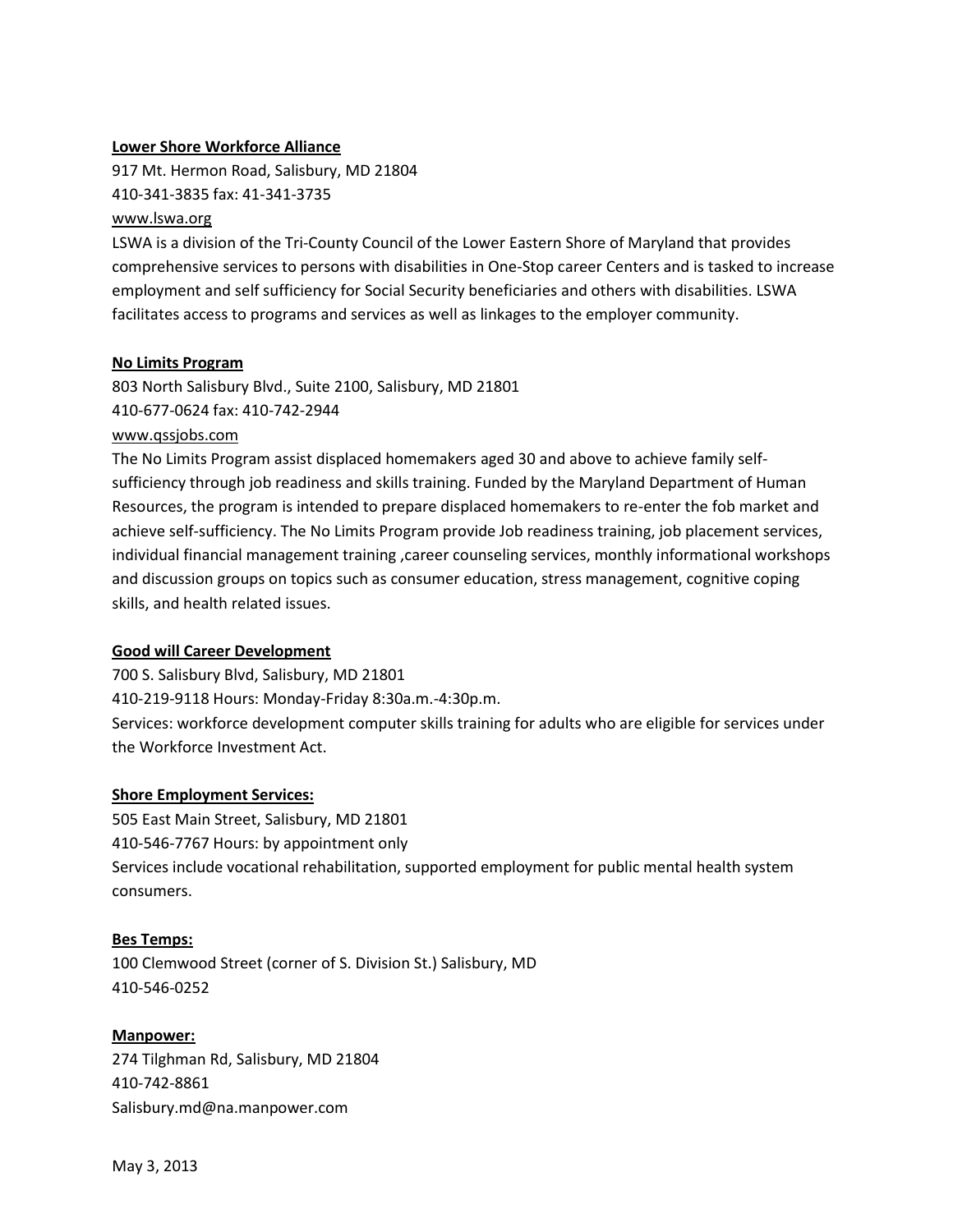# **Quality Staffing Services:**

Adkins Building on Rte 13, Salisbury, MD 803 N. Salisbury Blvd, Suite 2100 410-742-2600

# **Maryland RISE (Reaching Independence and Stability through Employment) .This program is offered through all Maryland Department of Social Services.**

Maryland RISE is DHR's education/training and employment agenda to improve employment outcomes for four target customer groups:

- heads of households receiving temporary cash assistance (TCA)
- non-custodial parents who owe child support
- transitioning foster care youth
- youth in households receiving TCA

#### **Barrett Business Services:**

1409 Wesley Road, Salisbury, MD 410-546-2020

#### **Job Services: (state employment office)**

201 Baptist Street, W. Paul Martin Multi-Service Building,  $2^{nd}$  floor, Salisbury, MD

# **Labor Ready, Inc**.

340 Cypress Street Salisbury, MD 21801 410-341-0955 Laborready.com

#### **Employed Individuals with Disabilities Program (EID**)

Worker incentive program meant to encourage people to work and become self-sufficient by providing Medicaid for a limited premium to people who meet certain requirements. 443-514-5034 or 1-800-637-4113

#### **Board of Education-Homeless Liaisons**

*To ensure all children are provided with an education despite homelessness, and to provide the needed resources to parents to support them in these hard times*

Somerset County Board of Education Renee V. McLaughlin, Supervisor of Student Services 7982-A Tawes Campus Drive Westover, MD 21871 Office: 410-621-6269 Cell: 410-845-3205 Fax: 410-651-2931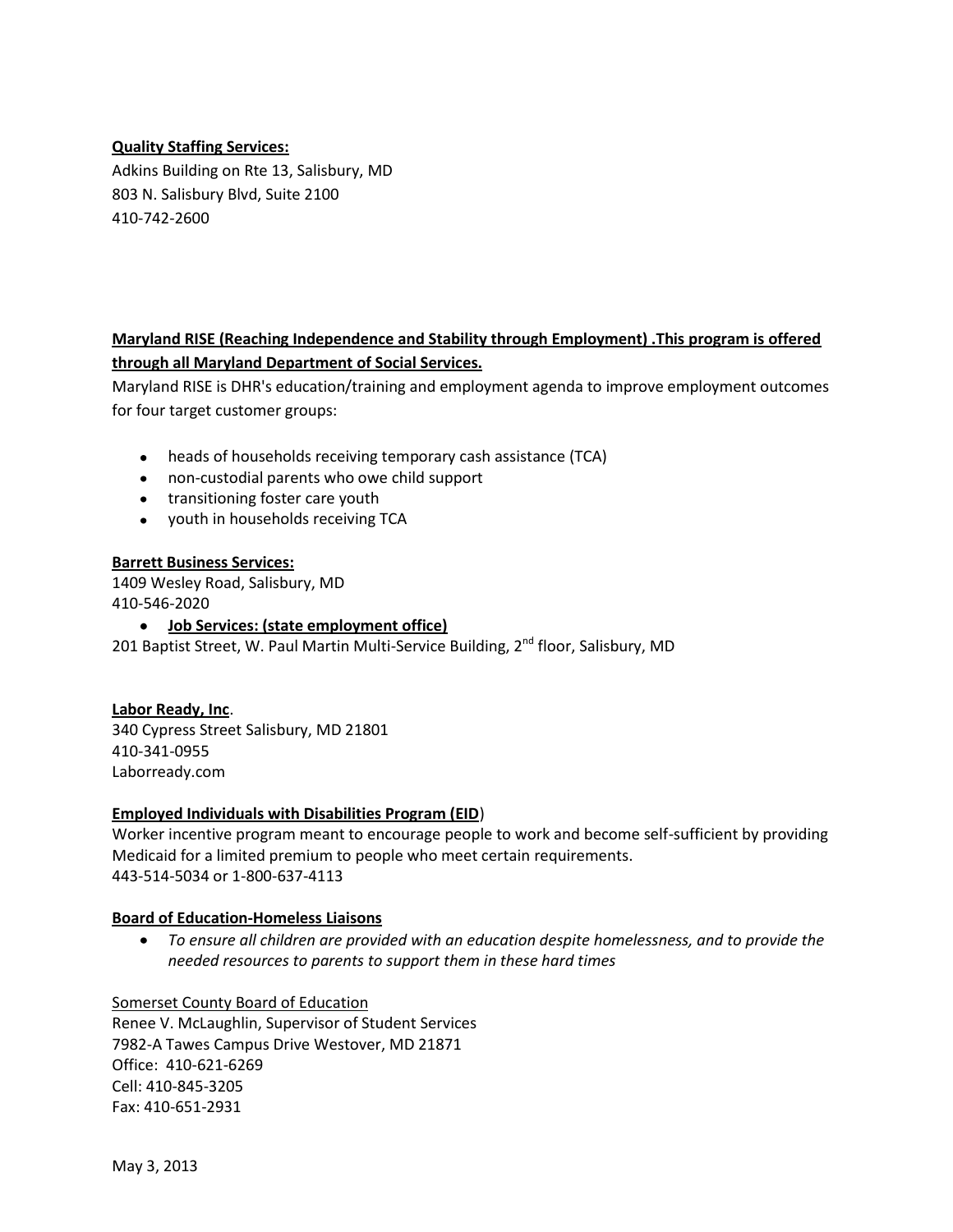#### [rmclaughlin@somerset.k12.md.us](mailto:rmclaughlin@somerset.k12.md.us)

Wicomico County Board of Education Jacqualynn Deal and Sandra Titus, Homeless Liaisons 101 Long Avenue, Salisbury, MD 21802 410-677-4535/ 410-677-4552 Fax: 410-677-4490 [jdeal@wcboe.org](mailto:jdeal@wcboe.org)

Worcester County Board of Education Frederick Grant, Homeless Liaison 6270 Worcester Highway, Newark, MD 21841 410-632-5000

# **Low Cost Medical Providers:**

## **Three Lower Counties Community Services in Somerset County**

12137/12145 Elm Street, Princess Anne, MD 21853 Phone: 410-651-1000 Dental: 410-651-5151 **Three Lower Counties Community Services in Wicomico County** 1104 Healthway Drive, Salisbury, MD 21804 Phone: 410-219-1100 **[www.tlccs.org](http://www.tlccs.org/) Village of Hope Medical Clinic** 1001 Lake Street, Salisbury, MD 21801

Phone: 410-749-6776 www.villageofhope.us Open Monday-Friday 8:00A.M -4:00P.M. By appointment only

#### **Services for Veterans**

**VA National Call Center for Homeless Veterans** [1-877-424-3838](tel:1-877-424-3838) 1-877-4AID-VET

#### **VA Eastern Shore Homeless Outreach**

[410-443-7201](tel:410-443-7201) [443-340-3638](tel:443-340-3638)

**Veterans Crisis Line** 1-800-273-TALK (8255) Press 1

**Cambridge VA Outpatient Clinic**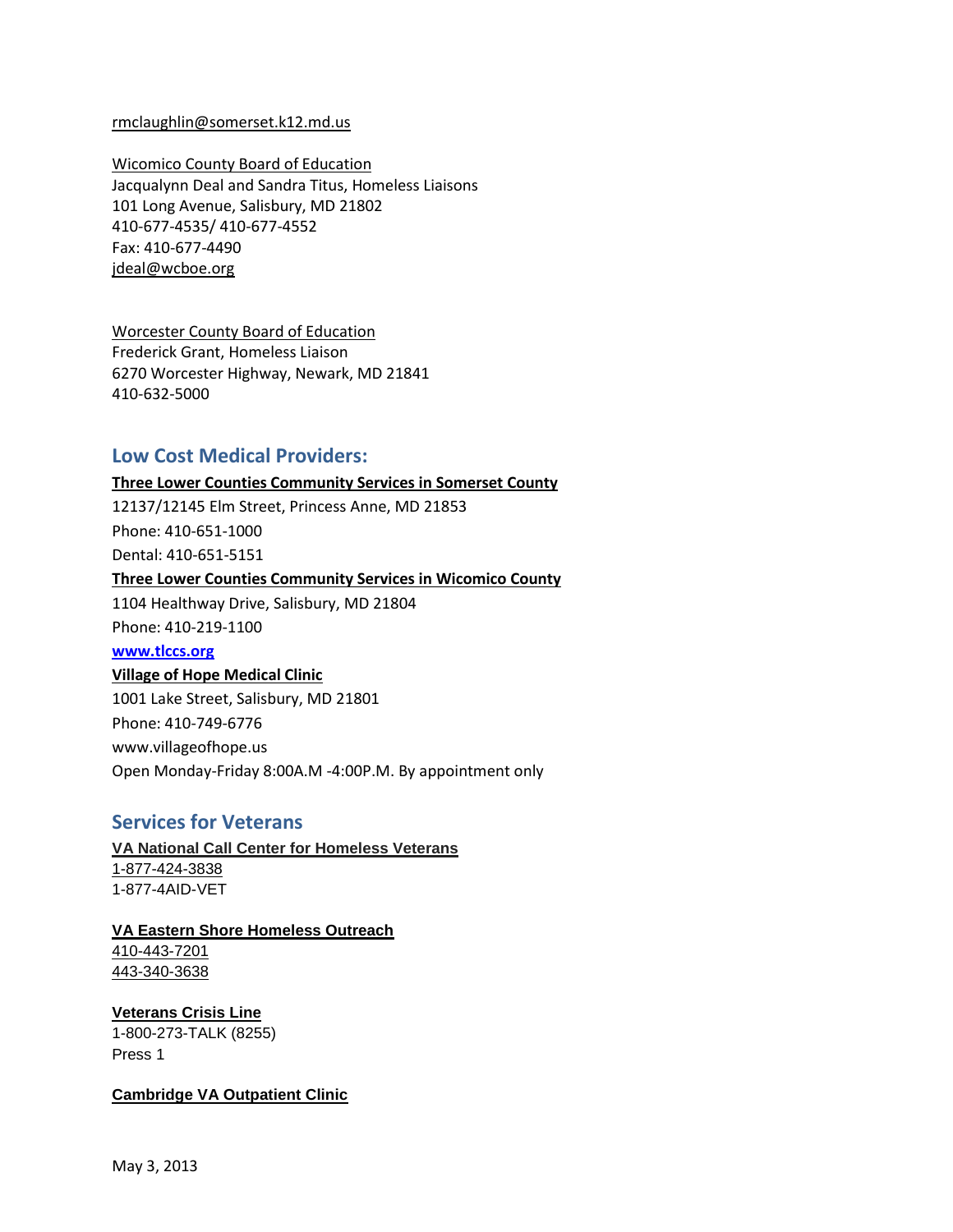830 Chesapeake Drive [410-228-6243](tel:410-228-6243) [877-864-9611](tel:877-864-9611)

#### **Pocomoke VA Outpatient Clinic**

1701 Pocomoke Marketplace, Unit 211 Pocomoke, MD 21857 [410-957-6718](tel:410-957-6718) [866-441-0287](tel:866-441-0287)

#### **VA Vocational Rehabilitation**

201 Baptist Street Salisbury, MD 21801 410-713-3483

#### **Services and Benefits Program of the MD Dept of Veteran Affairs**

201 Baptist Street Salisbury, MD 21801 410-713-3482

# **Mental Health / Addiction Providers**

#### **Lower Shore Clinic**

505 East Main Street, Salisbury, MD 21804 Phone: 410-34103420 Walk-ins only. Monday thru Friday at 7:50a**.**m**.** Clients should show up 1 hour prior as clients are seen on a first come first serve basis and usually only 1-3 people are seen each day.

#### **Three Lower Counties**

12137 Elm Street, Princess Anne, MD 21853 Phone: 410-651-1000 Walk- ins only. Monday, Thursday, and Friday 11:30 a.m. Only the first 2 clients will be seen. It is suggested to show up at least ½ hour early.

#### **Three Lower Counties**

Woodbrook Professional Building, Salisbury, MD 21801 Phone: 410-546-6650

#### **Eastern Shore Psychological Services**

11559 Somerset Avenue, Princess Anne, MD 21853 Phone: 410-651-4200 No walk- in required. Client need to call to do a phone referral and will be given an appointment after phone screening. Insurance required.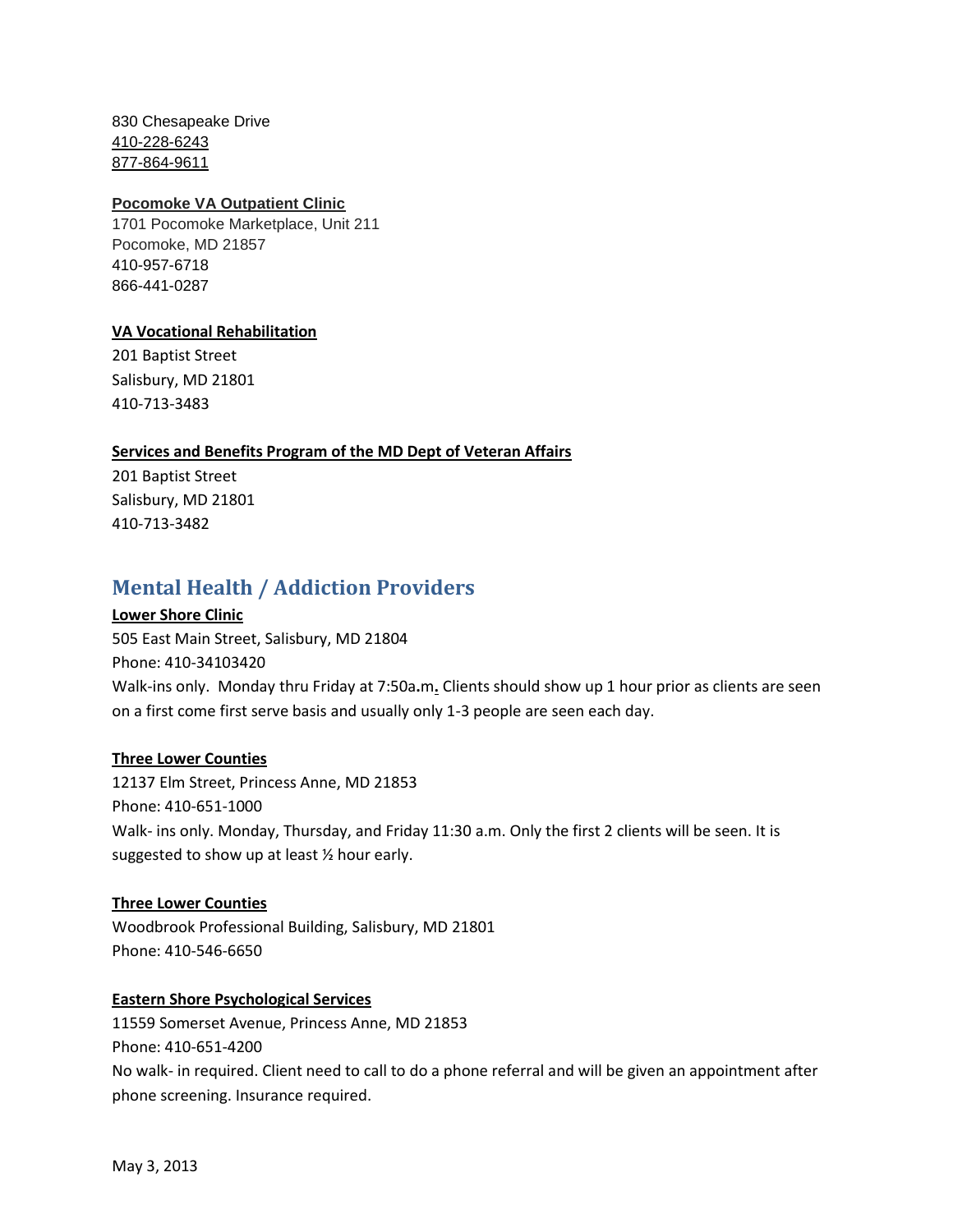#### **Eastern Shore Psychological Services**

2336 Goddard Pkwy, Salisbury, MD 21801 Phone: 410-334-6961

**Community Behavioral Health (formerly known as Delmarva Family Resources)**

2013 Northwood Drive Ste #1, Salisbury, MD 21801 Phone: 410-334-6687

**Worcester County Health Department** (addictions and mental services) 400 A Walnut Street, Pocomoke, MD Phone: 410-957-2005 6040 Public Landing Road, Snow Hill MD Phone: 410-632-1100 9730 Healthway Drive, Berlin, MD Phone: 410-629-0164

#### **Homeless Addicts Never Denied Services (HANDS)**

WACS Center, 11827 Ocean Gateway, Ocean City, MD 21842 Phone: 410-213-0202

HANDS provide intensive alcohol and drug treatment services to homeless addicts in Somerset, Wicomico, and Worcester Counties. Substance abuse treatment and extensive case management care are offered to assist persons in gaining long-term recovery

#### **Wicomico County Health Department** (addictions and mental services)

108 East Main Street, Salisbury, MD 21801 Mental Health Department: 410- 334-3497 Addiction Department: 410-742-3784

# **Somerset County Health Department** (addiction services only)

8928 Sign Post Road, Westover, MD 21871 Phone: (443) 523-1790

# **Community Assistance Services**

**Wicomico /Somerset County Regional Core Service Agency** 108 East Main Street, Salisbury, MD 21801 Phone: 410-543-6981

#### **Worcester County Core Service Agency**

6040 Public Landing Rd, Snow Hill, MD 21863 Phone: 410-632-1100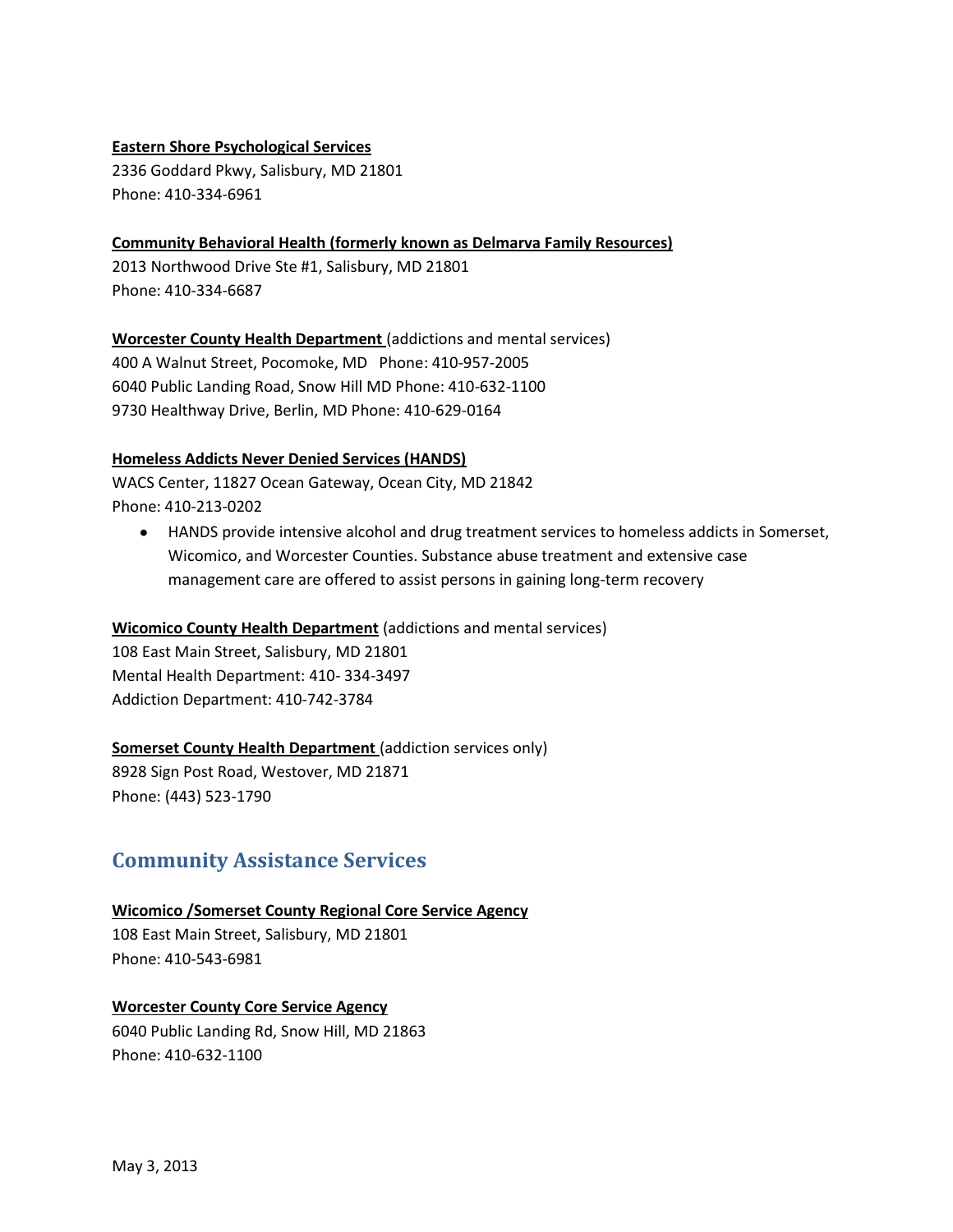# **Core Service Agencies in each county provides the following services:**

- Clients Special Need-one –time only funds to assist mental health consumers in the Public Mental Health System (PMHS) maintain or access community placement. Examples of eligible cost include: security deposit and first month's rent, utility turn on and/or deposit, past due utility bills, etc.
- Laboratory Assistance- assistance for uninsured patients of the PMHS for blood tests necessary to monitor psychiatric medication.
- Pharmacy Assistance: funds for uninsured patients of the PHMS for psychiatric medications.
- Transportation Assistance: provides assistance for uninsured patients of the PHMS in need of transportation for mental health appointments.
- Project for Assistance in Transition from Homelessness (PATH): provides outreach and short term case management to individuals that are homeless or at risk of homelessness that have a serious mental illness.

#### **Somerset County Department of Social Services**

P.O. Box 369, Princess Anne, MD 21853 410-677-4200

# **Wicomico County Department of Social Services**

201 Baptist Street, Salisbury, MD 21801 410-713-3900

# **Worcester County Department of Social Services**

299 Commerce Street, Snow Hill, MD21863 Phone: 410-677-6800

#### **Department of Social Services provides the following assistance programs:**

- Food Supplement Program(FSP)
- Cash Assistance
- Assistance to Families with Children
- Temporary Disability Assistance Program (TDAP)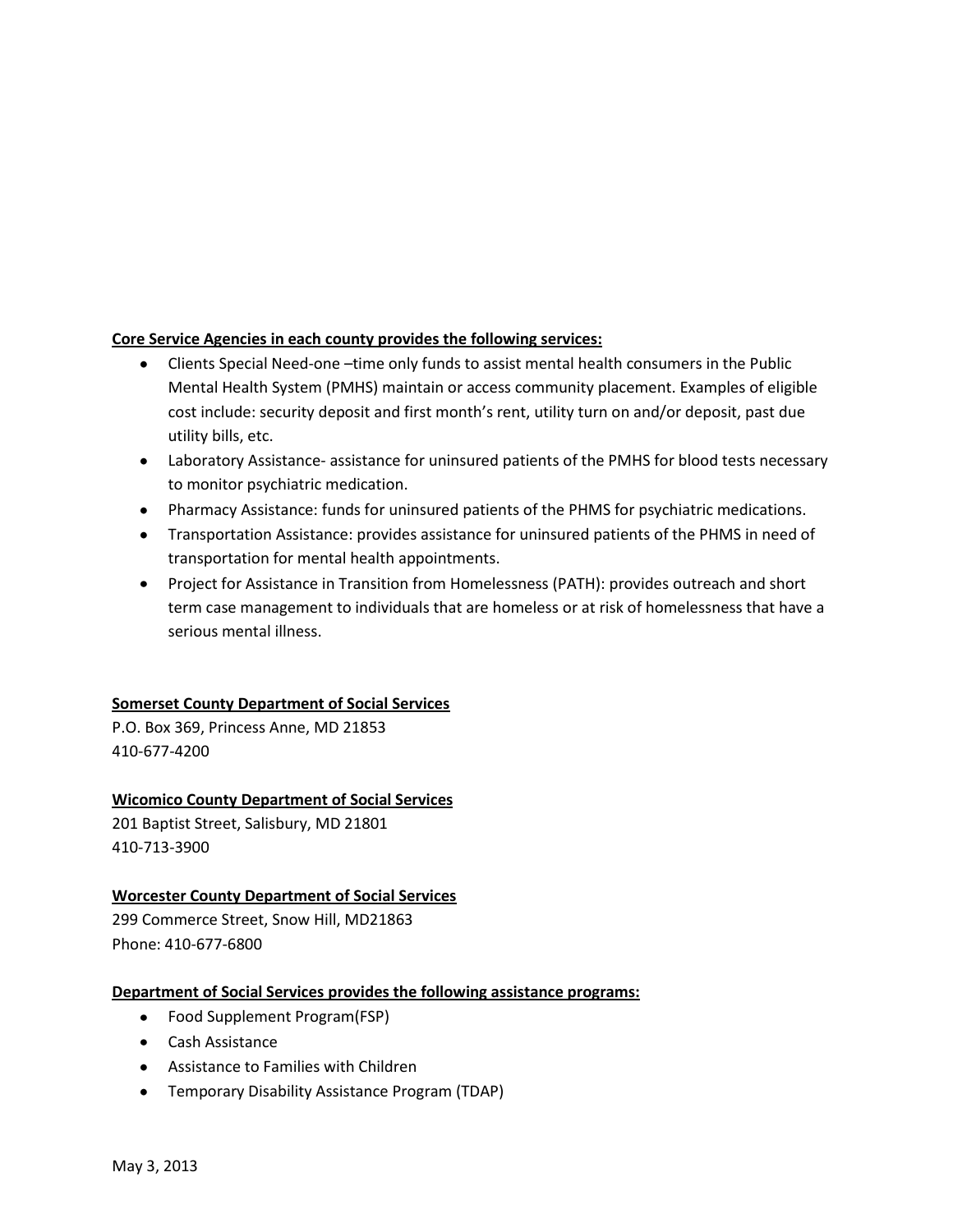- Home Energy Assistance
- Medicaid/ MCHIP( Maryland Children Health Insurance Program
- Maryland Pharmacy Program
- Emergency and Transitional Housing and Service Program (ETHS). ETHS provide state funding for emergency and transitional shelters for people who are homeless. ETHS funds shelter beds and support services such as limited rent assistance, food, transportation, and case management.
- Maryland RISE ( Reaching Independence and Stability through Employment)

#### **Joseph House**

812 Boundary Road, Salisbury, MD 21801 Mailing address: P.O. Box 1755, Salisbury, MD 21802 Phone: 410-749-4239

- *Food Pantry:* Tuesday thru Thursday 8:45am -11:30am
- *Hospitality Room*: Monday thru Friday starting at 8:00am to 1:00pm, homeless can come for breakfast and lunch. Persons may shower and one bag of clothing laundered.
- *Financial Services: \*Must go to Social Service first to receive help and must have a eviction or cut off notice* Tuesday –Thursday, must be there by 8:15a.m. Numbers are drawn.

#### **Salisbury Urban Ministries**

326 Barclay Street, Salisbury, MD 21801 Phone: 410-749-1563

- **Food Pantry:** open Tues and Thurs from 10:00am to 2:00pm, must have ID and can only receive 1x a month
- **Financial Assistance:** Tues and Thurs from 10:00am to 1:30pm. They help with **court ordered eviction** prevention, move-in costs and utility bills with **cut-off notices only**.

#### **Salvation Army**

407 Oak Street, Salisbury, MD 21804 Phone: 410 749-3077 *must make an appointment. If you are a new client must have a photo ID& Social Security care for all household members.*

- *Food Assistance:* Monday thru Friday 9:15am to 11:45am and 1:00pm to2:45pm 1x every 30 days.
- **Energy Assistance:** for Delmarva Power disconnects only. Have to go to Shore Up! first and have a referral. Appointments available when funds are available.
- *Eviction/First Month's rent &Mtg. Foreclosure Principle & Interest:* Funds are only available (May or June). **Must call for information and appointment**.
- *Medication Assistance:* Monday thru Friday 9:15am to11:45am and 1:00pm to2:45pm. Can only help with \$60.00 per household per 12 months. Only prescription medication. Must have original written prescription or empty bottle. We write vouchers for Community Pharmacy in Salisbury, MD.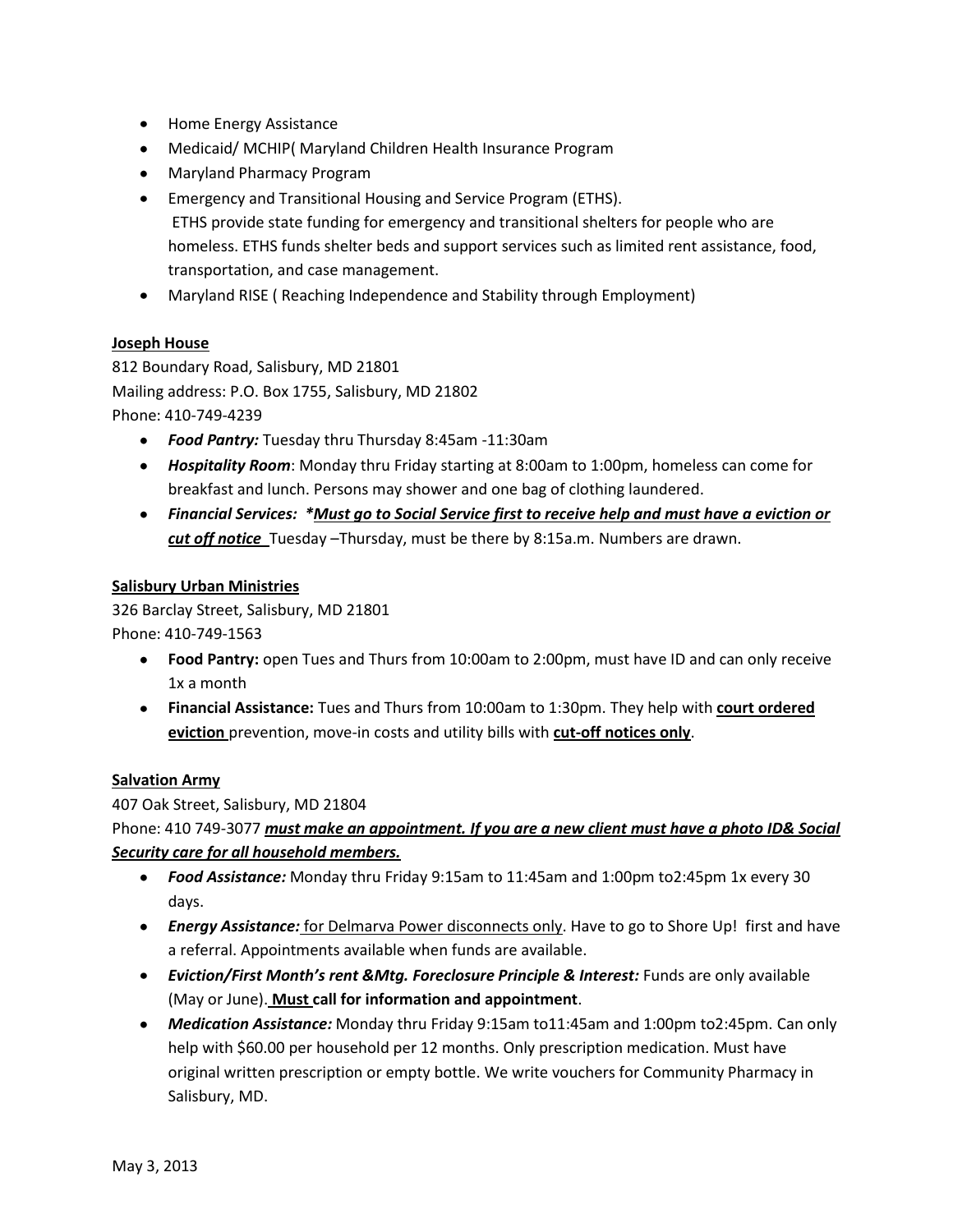- *Clothing Voucher:* Open Monday thru Friday 9:15am-11:45am. **a.m. appointments only**
- *Furniture Voucher:* To receive voucher, must have had**: Fire or Flood, need a Referral from the Red Cross, or referral from Shelter, Rehab, or Prison. Must provide the following: Photo ID, Social Security cares for everyone in household, lease for a new place of residency.** The day the furniture voucher is written you must have a vehicle large enough to remove the items from the Thrift store. **All vouchers are only good for the day they are written, and are a.m. appointments only.**

#### **Seton Center**

# 30632 Hampton Avenue, Princess Anne, MD 21853

Phone: 410-651-9608

- **COPE:** Prescription Funds to help Somerset County residents
- **Food Share:** A self-help food cooperative helps families stretch their limited incomes by providing a supplemental bag of groceries once a month.
- **Counseling:** Seton Center provides routine mental health counseling to persons who are experiencing depression or anxiety, couples who are having stress in their relationship and need to improve communication skills, families whose children are experiencing behavioral problems, or individuals who have a sudden change in their life, such as job loss, death of a loved one, or a physical injury.
- **Emergency Pantry:** Operated Monday through Thursday from 1 pm to 4 pm in providing nutritious groceries on an emergency basis.
- **Emergency Assistance:** Seton Center provides emergency financial help for Somerset County with rent, utility payments and prescription medications.
- **Immigration:** Immigration Services provides help with family based immigration issues,  $\bullet$ including naturalization and citizenship, Temporary Protected Status (T.P.S.), renewal of immigration documents, Consular Processing, passport application, and translation of documents and Deferred Action on Childhood Arrivals (DACA).
- **Community Enrichment Programs:** Seton Center helps families stay healthy with wellness activities & education, including access to hypertension screenings. We also link mothers and children to the Women Infants and Children [WIC] program, to help provide supplemental foods, health care referrals and nutrition education.
- **Thrift Store:** Seton Center operates a small thrift center that specializes in new and gently used clothing and household goods. All items are available at deep discounts. The Thrift Center is open Tuesdays and Thursdays from 11 a.m. to 2 p.m. We are always interested in donations, especially of household goods.
- $\bullet$ **Family Strengthening and Case Management:** Using a holistic approach we work to stabilize families in crisis by providing emergency financial help, make connections to both internal and external programs and services and closely work with families on an ongoing basis, And providing a caring, listening ear to help foster healthy family relationships.
- **Government Surplus:** Seton Center is a distribution center for Government Surplus Food  $\bullet$ Distribution. We work in partnership with SHORE UP. Inc. Food is available several times a year at no cost.

#### **HALO's Day Facility**

119 B South Blvd, Salisbury, MD Phone: 410-543-2003 Hours: 8:45-4:30, Monday-Friday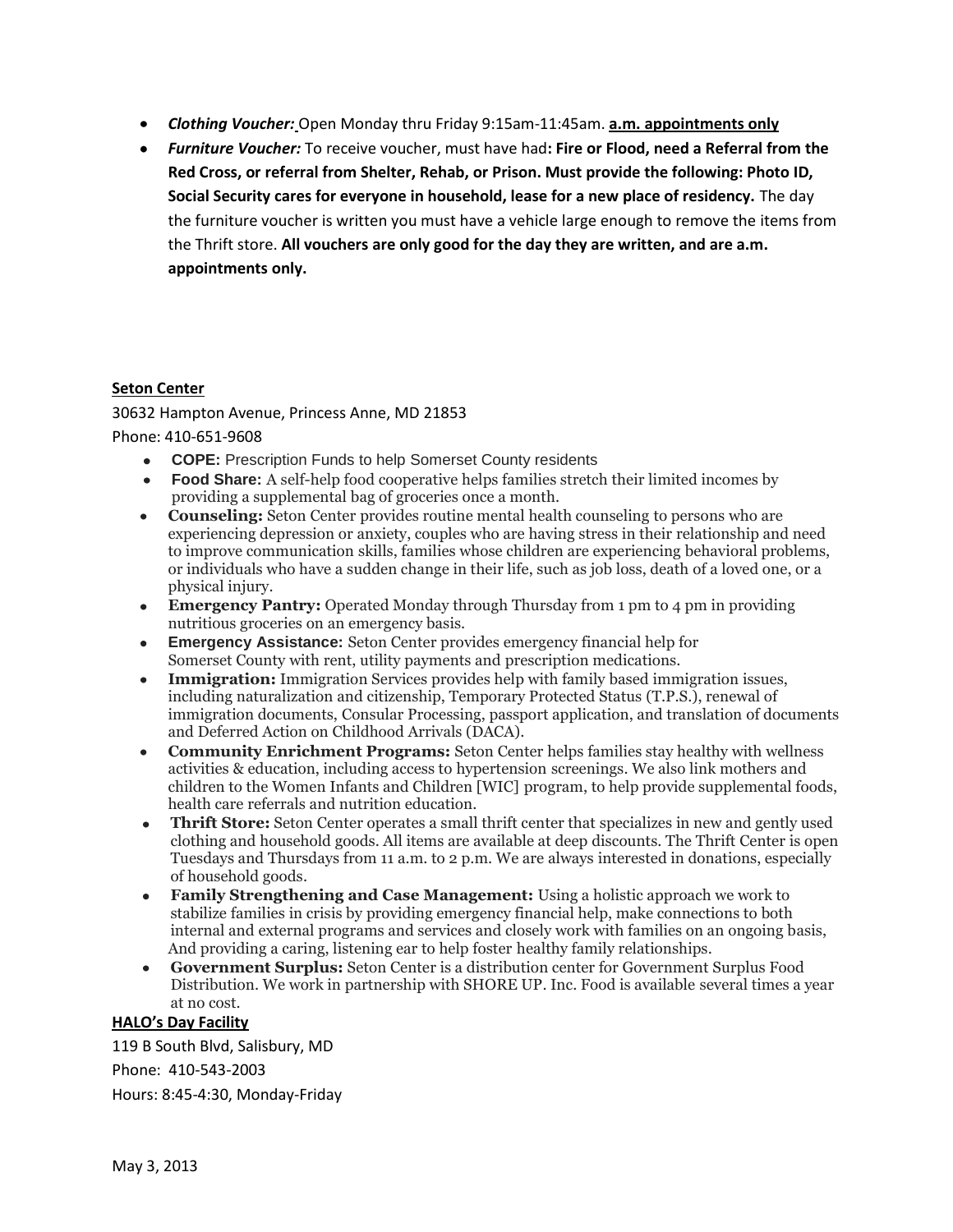Services:

- Respite for homeless individuals and families
- Showers (men in the morning/women in afternoon)
- Clothing vouchers available for qualifying individuals
- Telephone/Computer Availability
- Mail Service
- Case Management and Community Referrals.
- Classes and workshops on a variety of topics
- Heart to Heart Incentive Program

#### **The HALO Café**

119 B South Blvd, Salisbury, MD

- Lunch 12:00pm to 1:00pm(Mon-Fri)
- $\bullet$ Dinner 6:00pm-7:00pm(7 days per week)

#### **Worcester County G.O.L.D**

P.O. Box 38, Snow Hill, MD 21863 Phone: 410-677-6830

- Assist with the basic needs of food, clothing, and shelter
- Provide essential healthcare needs
- Attempt to normalize life for foster children in Worcester County

#### **Shore Up! Provides a variety of programs**

- The Emergency Food Assistance Program (TEFAP) 410-749-1142 ext 307 **(Available only in Wicomico and Somerset Counties)**
- Home Energy Program- provides assistance with home heating, and electric bills **(available at Wicomico, Worcester, and Somerset Counties)**

#### **Shore Up! (Wicomico County)** *Home Energy Program*

520 Snow Hill, Salisbury, MD 21801 Phone: 410-341-9634

#### **Shore Up! (Worcester County***) Home Energy Program Only*

6352 Worcester Highway Newark, MD 21841 Phone: 410-632-2075 **Shore Up! (Somerset County)** *Home Energy Program*  12409 Loretta Road Princess Anne, MD 21853 Phone: 410-651-1805

#### **Lower Shore Friends**

207 Maryland Avenue, Suite #5, Salisbury, MD 21801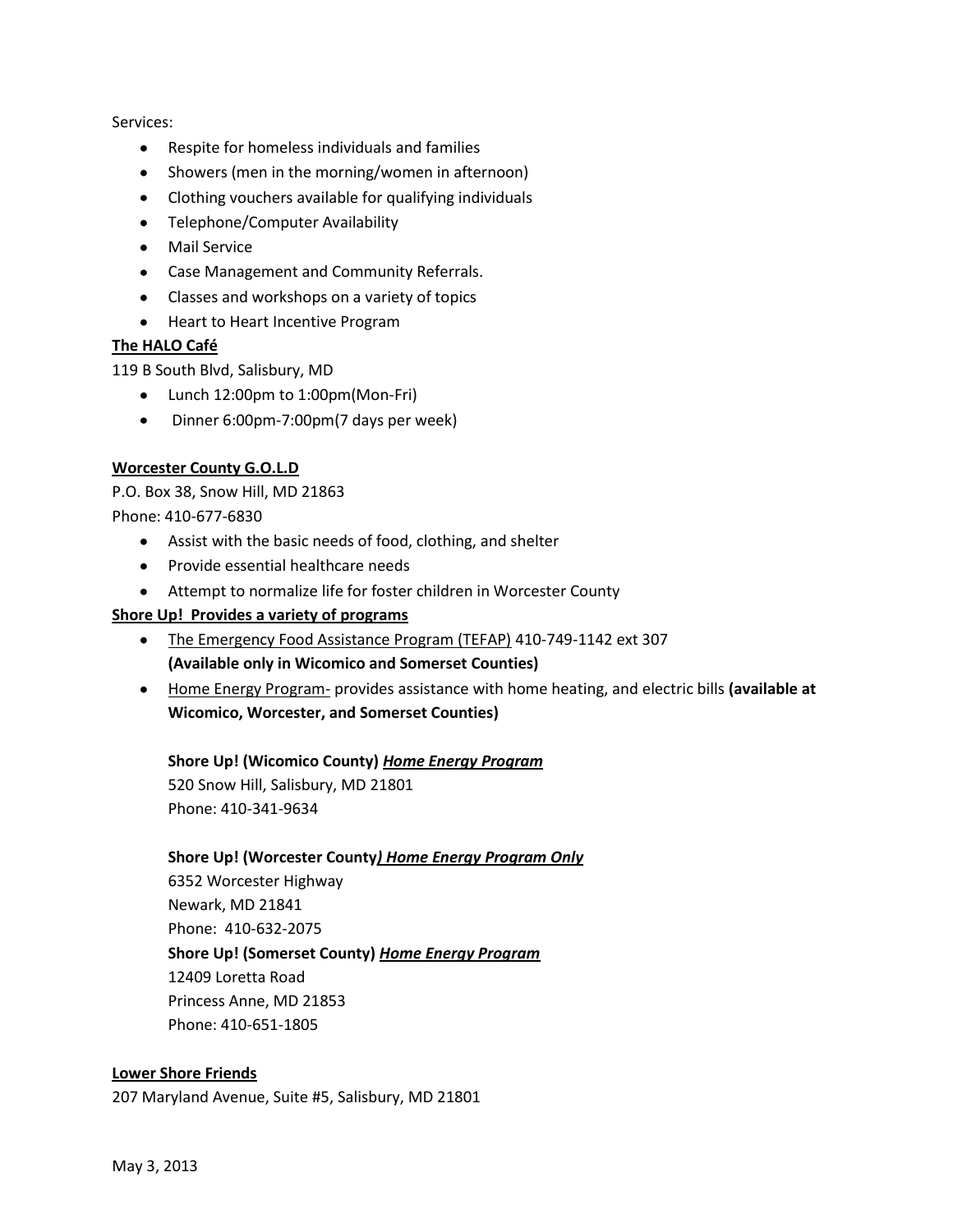Phone: 410-334-2173

- A peer support and advocacy program
- Wellness and Recovery center for persons in recovery from mental health disorders
- Linkage to advocacy, consumer forums, and recreational activities
- Provide assistance to persons just released from jail, state hospitals, and local homeless population in the Wicomico, Worcester, and Somerset Counties with mental health issues and housing needs.

# **Government Programs for Free Cell Phones**

#### **Lifeline/Safe link**

Phone: 1-800-Safelink

[www.Safelink.com](http://www.safelink.com/)

Eligibility guidelines vary by state but in general individuals qualify for a free cell phone if they participate in a public assistance program such as; Food Stamps, Medicaid, SSI, TANF, Low Income Home Energy Assistance Program, National Free School Lunches, Federal Housing/Section 8 Assistance, or if they do not receive any of these public assistance programs, they may also qualify based on total household gross monthly income.

#### **Assurance Wireless**

Phone: 1-888-898-4888

[www.assurancewireless.com](http://www.assurancewireless.com/)

Eligibility varies by state, but you may qualify for a free cell phone and 250 free minutes each month if you participate in Medicaid, Food Stamps, SSI, or other government programs. You may also qualify if your total household income meets government guidelines in your state.

#### **Reach out Wireless**

Phone: 1-877-870-9444

[www.reachoutmobile.com](http://www.reachoutmobile.com/)

Qualification standards vary depending on what state in which you reside. A government program designed to provide discounted or free telephone service to income-eligible consumers. In general you qualify if you are currently enrolled in a government assisted program such as Food Stamps, Section 8, SSI, TANF, and National School Free Lunch Program.

# **Tri- County Pantries & Soup Kitchen**

# **Wicomico County**

Name: Cathedral of Love Food Ministry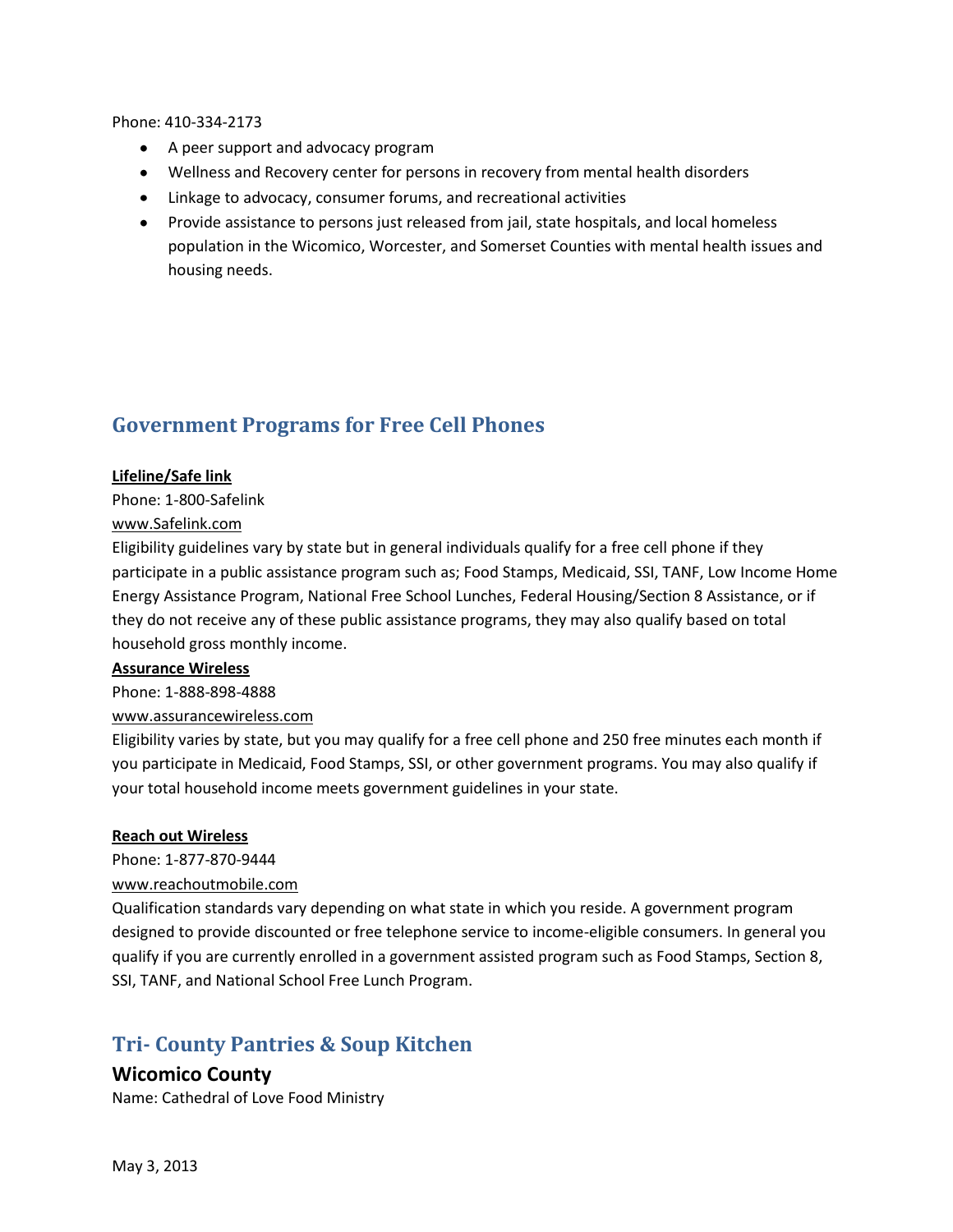Phone: (410) 742-5386 Address: 419 E. Church St. Salisbury, MD 21803 Hours of Operation: Thursday 10a.m.-11:30a.m. Service Provided: Food

Name: First Baptist Food Ministry Phone: (410) 548-5486 Address: 523 Booth Street &DE Avenue Salisbury, MD 21801 Hours of Operation: 3<sup>rd</sup> Wednesday 9:00a.m. To 12:00p.m. Service Provided: Food

Name: First Baptist Church Soup Kitchen Phone: (410)548-5486 Address: 528 Booth Street & DE Avenue Salisbury, MD 21801 Hours of Operation**: October-April** Mondays only 11:00am-12:30pm Service Provided: Soup Kitchen

Name: Hebron Area Food Pantry/ St. Paul's united Methodist Church **(no walk-ins)** Contact: Teresa Richards, Ozzie Wilkinson Phone: (410) 546-9750 Address: 204 East Walnut St. Hebron, MD 21830 Hours of Operation: Food Pantry 1st wk of month: Tuesday 4:30 p.m. to 6:30 p.m. / Wednesday 5:00pm to 7:00 pm/Thursday 12:00pm to 2:00pm 2<sup>nd</sup> wk of month: Tuesday 12:00pm to 2:00pm/Thursday 5:00pm to 7:00pm 3<sup>rd</sup> week of month: Tuesday 10:00am to 12:00pm/ Wednesday & Thursday 5:30 pm to7:30pm 4 th week of month: Tuesday & Wednesday 12:00pm to 2:00pm /Thursday 5:00pm to 7:00pm Service Provided: Food Pantry **3 rd Saturday 8:30 a.m.-3:00p.m. Delivery to Shut-ins and the elderly**

Name: Pantry@ Revolution Phone: (410) 742-9159 Address: 6124 Quantico Road, Quantico, MD 21856 Hours of Operation: Monday 10a.m.-1p.m. Service Provided: Food

Name: Salvation Army Contact: Melanie Carey Phone: (410) 749-3077 Address: 407 Oak Street, Salisbury, MD 21804 Hours of Operation: Monday – Friday Appointment Only 9:15a.m.-12p.m. and 1:00pm-3:00pm Service Provided: Food

Name: Joseph House Contact: Dave Heininger Phone: (410) 543-8171 Address: 812 Boundary Street Salisbury, MD 21801 Hours of Operation: Tuesday, Wednesday, and Thursday 8:45a.m.-11:30a.m. Service Provided: Food Pantry- 8:30a.m. – 11:30a.m. 1 time a month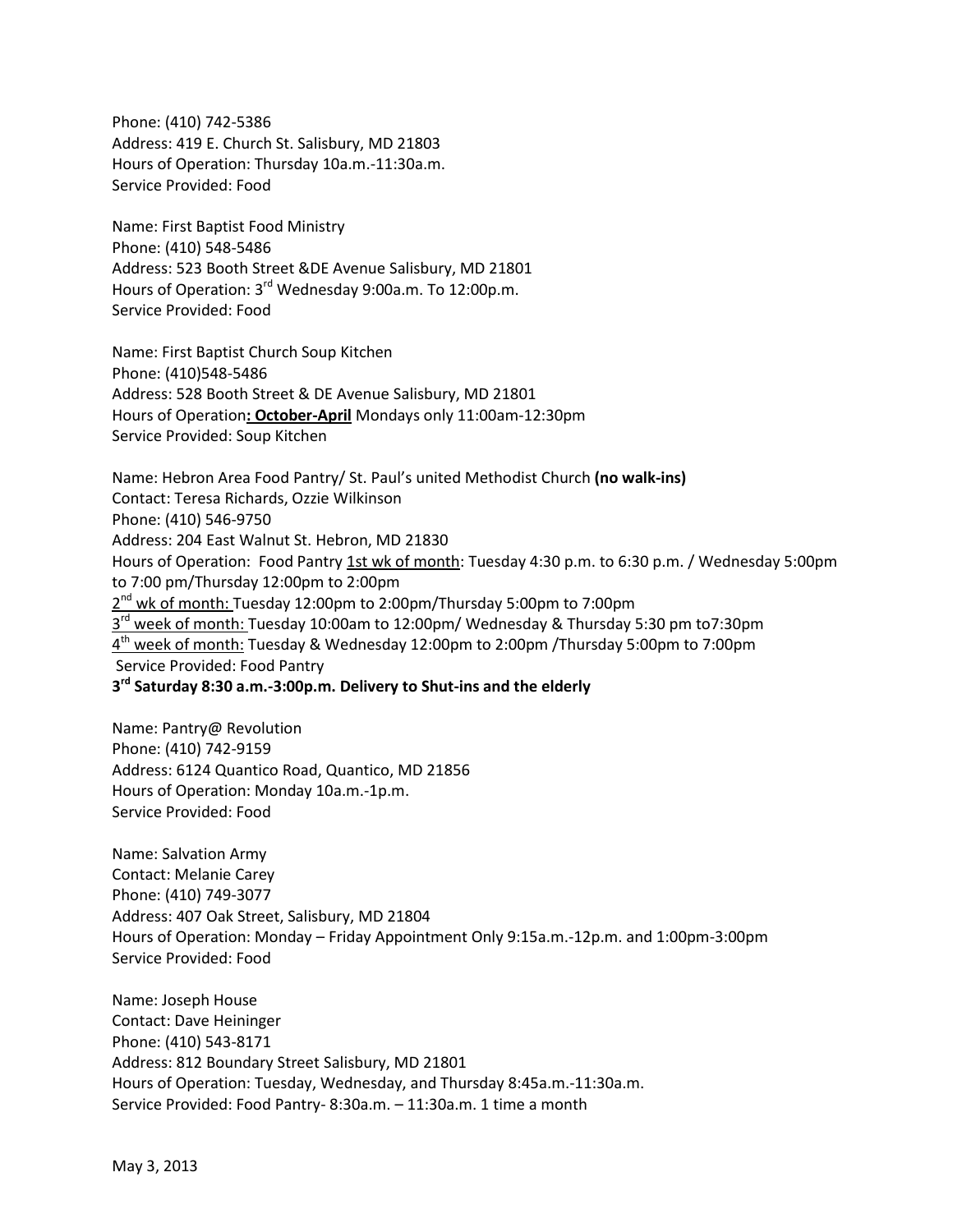#### Soup Kitchen- Tuesday, Wednesday and Thursday 10:30a.m – 12:00p.m.

Name: Lower Shore Friends Phone: (410) 334-2173 Address: 207 Maryland Avenue, #5 Salisbury, MD 21801 Hours of Operation: Monday –Friday 10:00a.m.-2:00p.m.

Name: Riverside Homes Contact: Jean White Phone: (410) 742-0060 Address: 519 Alabama Ave. Salisbury, MD 21801 Hours of Operation: Thursdays 1:00-3:00 p.m. Service Provided: Food

Name: S.O.S. - Salisbury Outreach Contact: Shari Tracy Phone: (410) 341-4767 Address: 1905 Cedar Way Salisbury, MD 21804 Hours of Operation: Monday – Friday /Saturday 9a.m.-12noon **Appointments Only** Service Provided: Food

Name: St. James AME Zion Church Contact: Edna Harper Phone: (410) 742-1427 Address: 721 Mack Ave. Salisbury, MD 21801 Hours of Operation: Monday – Friday 9:00a.m. - 2:00p.m. Service Provided: Food

Name: St. Paul AME Zion Church 21801 Contact: Laura D. Goslee Phone: (410) 546-5661 Address: 410 Delaware Ave. Salisbury, MD 21801 Hours of Operation: 3<sup>rd</sup> Monday 10a.m.-1p.m. & Wednesdays 10:00 a.m.-12:00p.m. Service Provided: Food Pantry

Name: Salisbury Urban Ministries Contact: Dawn Shores Phone: (410) 749-1563 Address: 326 Barclay Street Salisbury 21804 Hours of Operation: Tuesday & Thursday 10a.m. – 2:00p.m. Service Provided: Food Pantry

Name: Mills Memorial Baptist Temple Church Contact: Winnie Wooley Phone: (410) 341-7565 Address: 1323 Jersey Road, Salisbury, MD 21803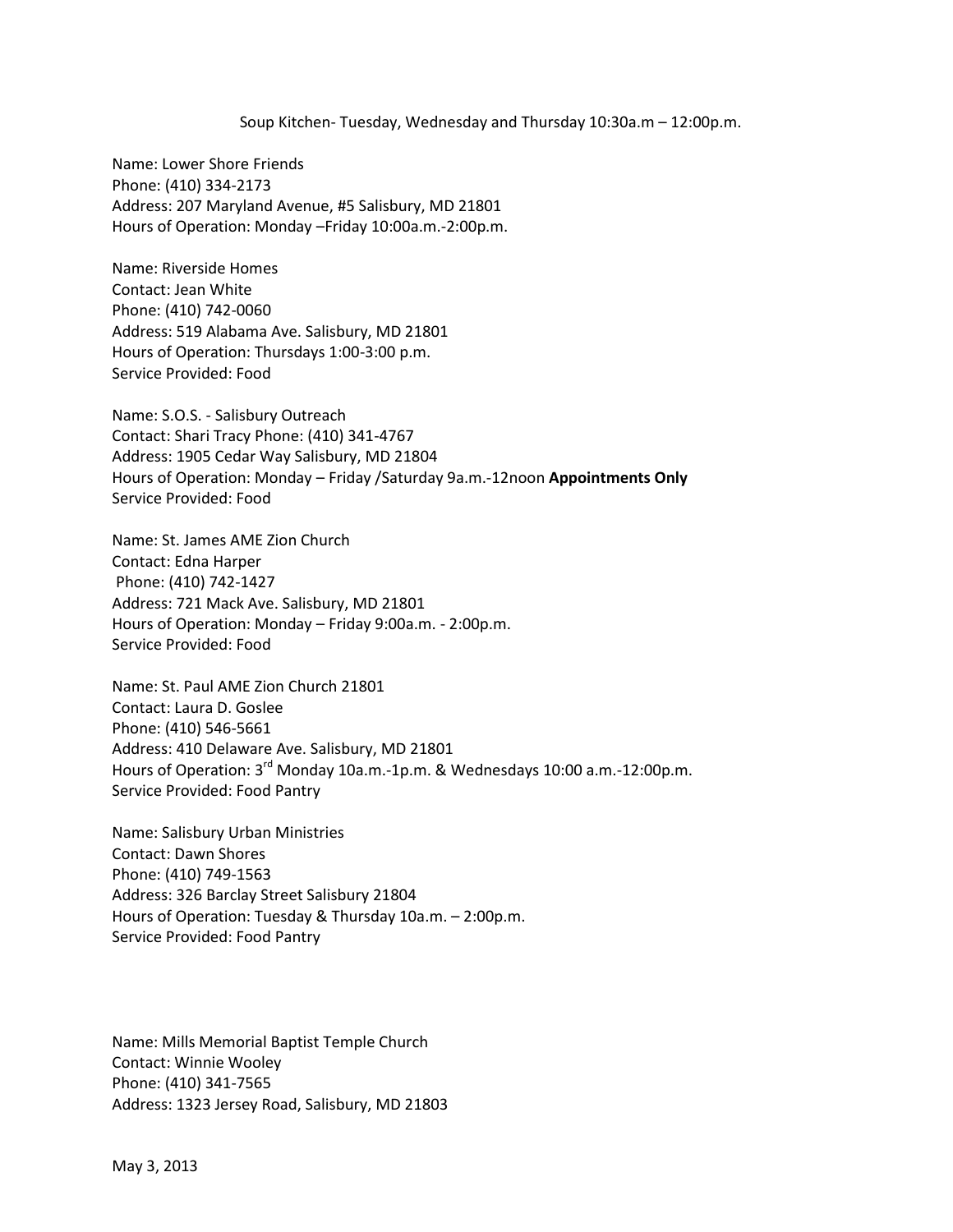Hours of Operation:  $4^{th}$  Monday 4:00p.m. -6:00p.m.

Name: Telamon Corporation Contact: Tracy Wainwright, Rosa Rodriquez, Jennifer Shahan Phone: (443) 397-9240 Address: 31901 Tri-County Way, Ste 112 Salisbury, MD 21804 (One Stop Job Market Building) Hours of Operation: Tuesday and Wednesday 9:00 a.m. – 12 noon, Thursday 1:00 p.m. – 4:00 p.m. Service Provided: Food

Name: Vision of Mercy Contact: Stephanie Wallace Phone: (443) 397-3689 Address: 1213 Mt. Hermon Rd, Salisbury, MD 21804 Hours of Operation: Monday – Friday 10:00 a.m. – 4:00 p.m. Service Provided: Food

Name: Wesley Temple Hunger Action Contact: Ina Townsend Phone: (410) 749-2818 Address: 1322 West Road Salisbury, MD 21801 Hours of Operation: Monday, Wednesday, and Friday 9:30 a.m. -11:30a.m. Service Provided: Food

Name: Wicomico Family Support Center Contact: Sheree Sample-Hughes Phone: (410) 860-9194 Address: 500 Snow Hill Road Salisbury, MD 21804 Hours of Operation: Monday thru Thursday 9:00 a.m. – 3:00 p.m.

Name: New Hope Food Pantry Contact: Mamie Morris Phone: (410) 742-0456 Address: 1611 Jersey Road, Salisbury, MD 21801 Hours of Operation: 3<sup>rd</sup> Tuesday 11:00 a.m. - 2:00 p.m.

# **Somerset County**

Name: Christ United Methodist Church Address: 27473 Fairmount Rd, Upper Fairmount, MD 21867 Contact: Chris Koons Phone: (410)651-2375 Hours of Operation: Saturday (1 per month) 9:00a.m. – 11:00a.m.to be announced Services Provided: Food Pantry Name: Immanuel United Methodist Church Address: 206 West Main Street, Crisfield, MD 21817-1327 Contact: Beth McCullough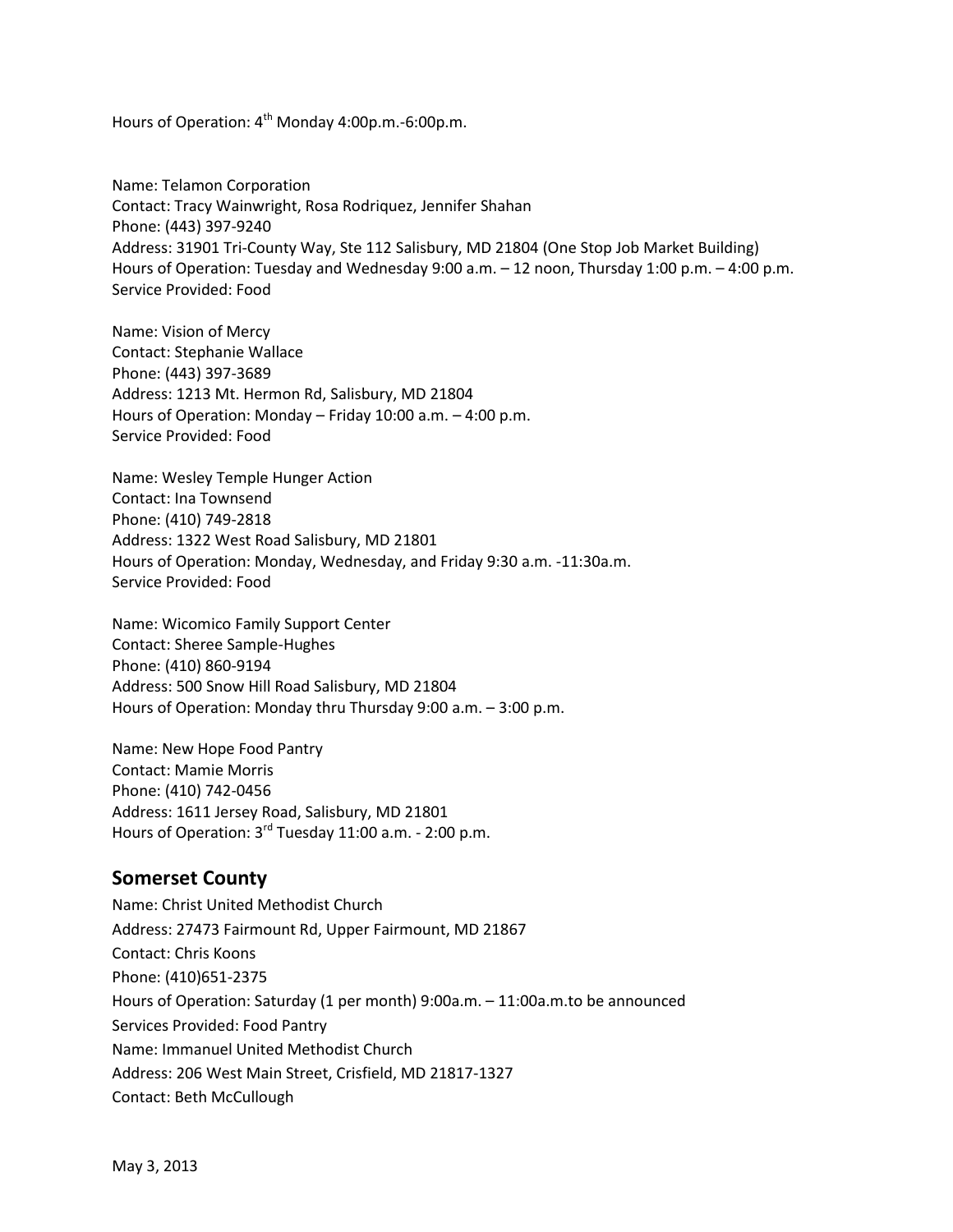Phone: (410)968-2189 Hours of Operation:  $2^{nd}$  and  $4^{th}$  Tuesday 9:30a.m.  $-12:00$  p.m. Services Provided: Food Pantry

Name: Joy Ministries Food Pantry Address: 32155 Flower Hill Church Road, Eden, MD Contact: Beverly Arentz Phone: (410)603-8569/ (443) 944-8724 Hours of Operation: Wednesday & Saturday ( $2^{nd}$  and  $3^{rd}$ ) 12:00 p.m.-3:00 p.m. Services Provided: Food Pantry

Name: St James United Methodist Church Address: 8730 Crisfield Highway, Westover, MD 21871 Contact: Delores L. Richardson Phone: (410)651-9580 Hours of Operation: Tuesday, Wednesday, and Thursday 11:00 a.m. –2:00p.m. Services Provided: Food Pantry

Name: Seton Center-Catholic Charities Address: 30632 Hampden Avenue, Princess Anne, MD 21853 Contact: Demean Jones-Ward Phone: (410) 651-9608 Hours of Operation: Monday-Thursday 1:00p.m. – 4:00p.m. Services Provided: Food Pantry

Name: DOT's Community Food Pantry Address: 8361 Mennonite Church Road, Westover, MD 21871 Contact: Ken and Virginia Feinblum Phone: (410)957-2139 Hours of Operation: Wednesday 8:30am to 12:00pm Services Provided: Food Pantry

Name: St Andrews United Methodist Church Address: 8242 Upper Hill Road, Upper Fairmount, MD 21867 Contact: Linda Y. Boyton Phone: (410) 651-5741, (410) 651-5193 Hours of Operation: 3<sup>rd</sup> Saturday 9:00am to 11:00pm/Sunday as needed Services Provided: Soup kitchen provided by St. Mary's Baptist Church

# **Worcester County**

Name: Diaconal, Inc. Phone: (410) 213-0923 Address: 12747 Old Bridge Road Ocean City, MD 21842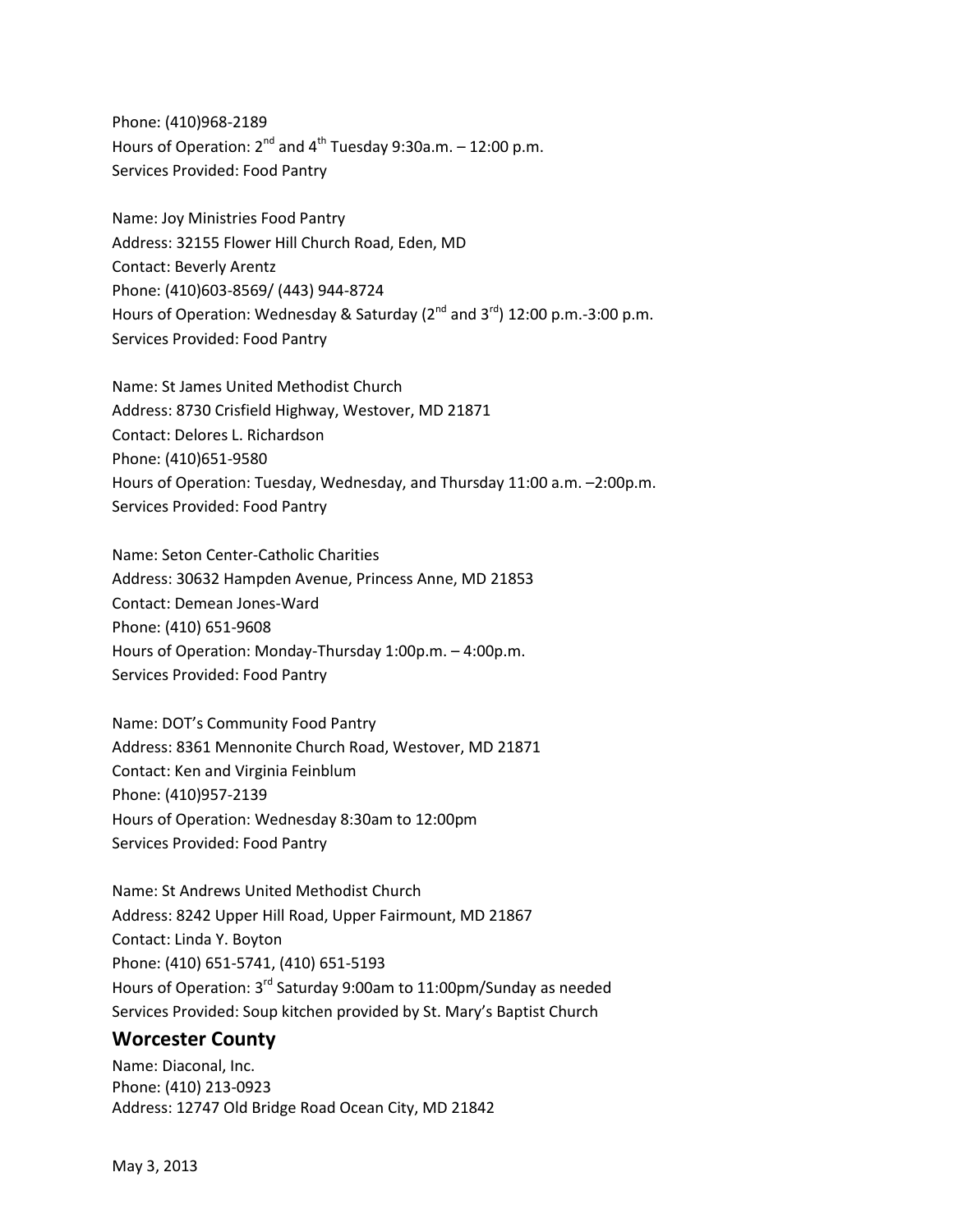Hours of Operation: 9:00a.m.-4:00p.m. Services Provided: Food Pantry

Name: Berlin First Baptist Church Phone: (410) 641-4306 Services Provided: Food Pantry

Samaritan Ministries 814 Fourth St Pocomoke City, MD 21851 Food Bank: Tuesday & Saturday 1 pm to 2 pm Soup Kitchen: Tuesday & Wednesday 11 am to 1 pm

Name: Community Church of Ocean Pines Phone: (410) 641-5433 Hours of Operation: Wednesday, Thursday, and Saturday 10:00a.m. - 1:00p.m. Services Provided: Food Pantry

Name: St. Luke's and St. Andrews Catholic Church Phone: (410) 250-0300 Services Provided: Food Pantry

Name: St. Mary's Star of the Sea Phone: (410) 289-0652 Services Provided: Food Pantry

Name: Ocean City Baptist Church Phone: (410)289-4054 Address: 102 N. Division Street Ocean City, MD 21842 Services Provided: Food Pantry

# **Tri-County Food Assistance**

Name: Christ United Methodist Church Address: 312 East Main Street, P.O. Box 236, Fruitland, MD 21826 Phone: (410)742-5334/ (410)726-8527

Name: Cool Spring UMC Address: Girdle tree, MD Phone: (410)251-795Name: Cross Pointe Church of Nazarene Address: Nanticoke Road, Salisbury, MD Phone: (410) 742-3840

Name: East Side Mission Church